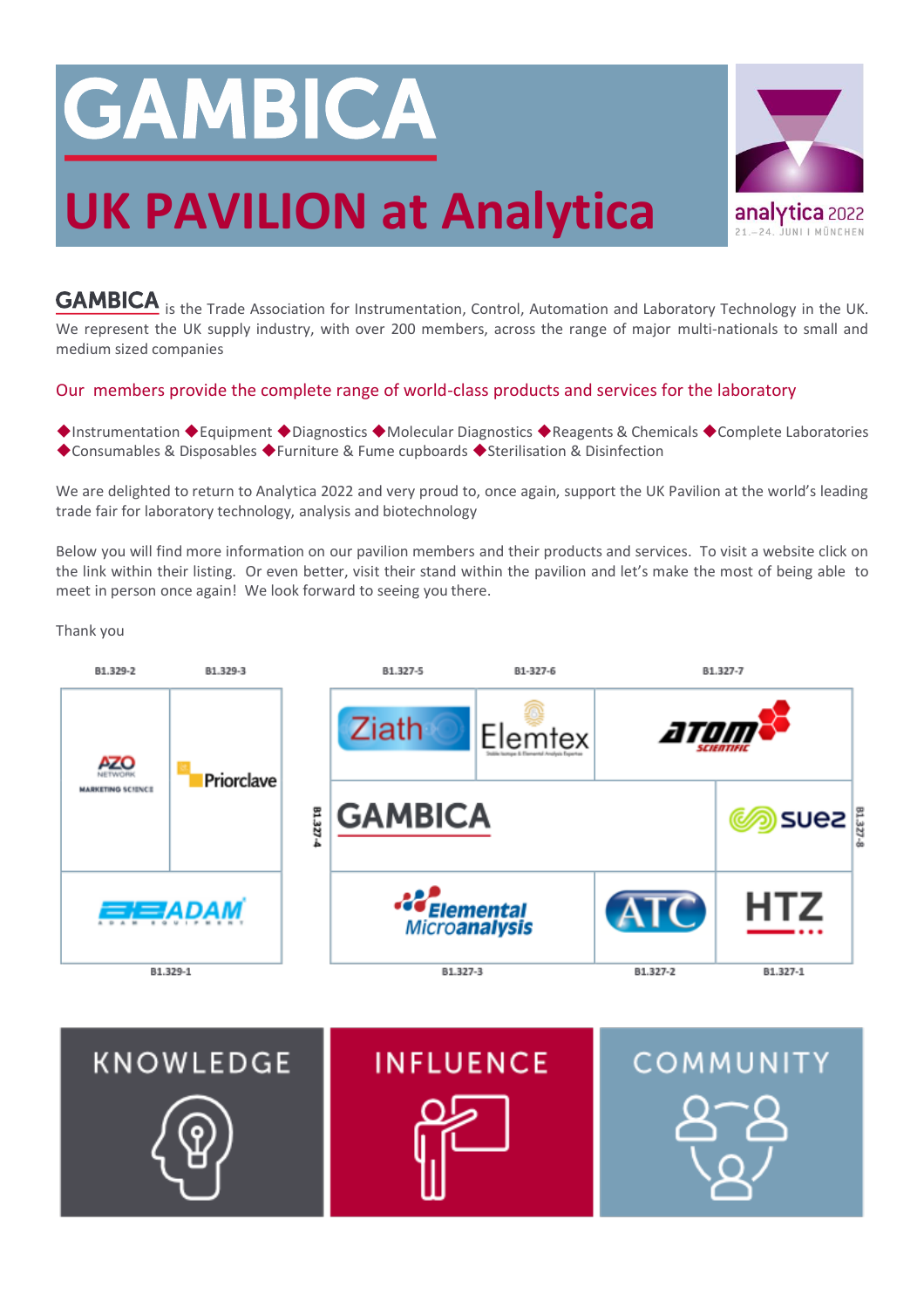

Adam Equipment is a leading, ISO9001:2015-accredited manufacturer and designer of professional analytical and precision balances, weighing scales, moisture analysers and antivibration tables for laboratories worldwide. Packed with intuitive features, Adam products deliver the perfect balance of dependability and performance, facilitating everyday lab work and simplifying complex weighing and measuring applications.



Founded in 1972 and headquartered in the UK, Adam Equipment has offices and distribution centres in Germany, the United States, South Africa, Australia and China. Adam products are sold globally via an established network of dealers, to lab, education, industrial, food and veterinary markets. If accuracy is everything – choose Adam

## **ATC [www.app-therm.com](https://www.app-therm.com/) B1.327-2**



ATC manufacture high quality temperature control products in the UK Specialising in the manufacture of recirculating chillers, water to water heat exchangers, airblast coolers and flat bed coolers from 500W to 1M





## **Atom Scientific [www.atomscientific.com](http://www.atomscientific.com/) B1.327-7**

Manufacturers of diagnostics, stains and ready reagents. Suppliers of chemicals and solvents

**Avidity Science [www.avidityscience.com](https://www.avidityscience.com/) B1.404**



Avidity Science is bringing the Avidity Science i-Series, the latest portfolio of laboratory water purification units to Analytica. Every aspect of its design is engineered to provide a pure water supply of proven and consistent quality as purified water is the most important and essential solvent required for any research or analytical laboratory.



Proven and consistent water quality is vital for reproducible results removing the uncertainty from varying water quality, meaning scientists have confidence in their results

## AZoNetwork [www.AZoNetwork.com](https://www.azonetwork.com/) B1.329-2



**MARKETING SCIENCE** 

AZoNetwork help Science companies with Marketing Strategy, Brand Awareness, Lead Generation and Proving ROI.

AZoNetwork is the leading content marketing platform for Science, Engineering and Healthcare:



135M scientists, researchers and engineers use AZoNetwork for the latest news and developments in their field.

900K+ GDPR-compliant subscribers from laboratory professionals to application scientists and engineers.

100 Newsletters from Antibodies and Analytical Chromatography, to XRF Spectroscopy and Zoonotic Infectious Diseases.

Visit Booth B1.329-2 and talk to our experts about your [Marketing challenges](https://www.azonetwork.com/marketing-science/blog/marketing-science-will-be-at-messe-munchen-for-analytica?referrer=GAMBICA) or request a free [Digital Marketing Health Check.](https://www.azonetwork.com/marketing-science/analytica-seo-review?referrer=GAMBICA)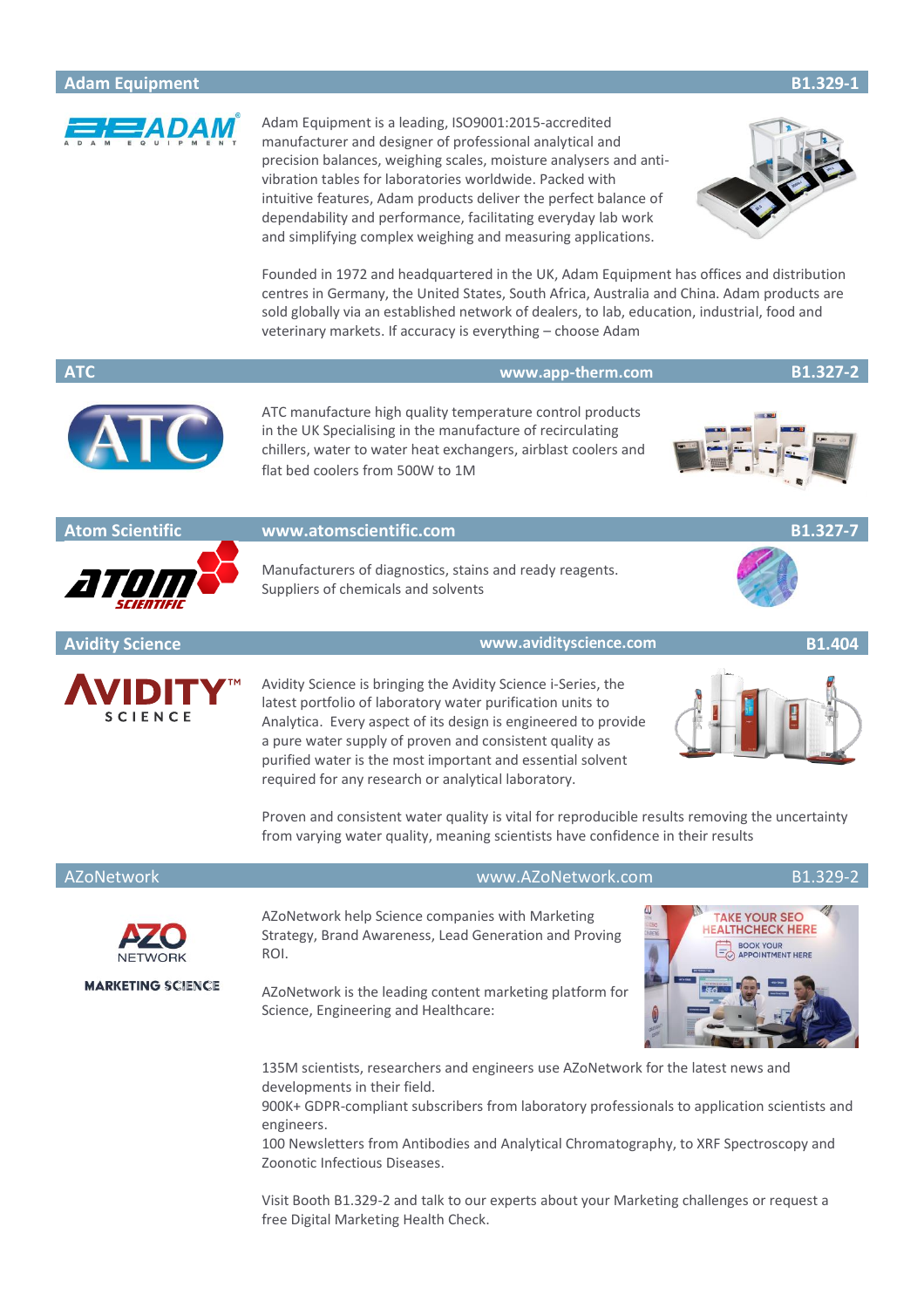## **Elemental Microanalysis**

## **[www.elementalmicroanalysis.com](https://www.elementalmicroanalysis.com/) B1.327-3**



UK based with a worldwide reputation we specialise in producing thousands of high quality consumable products for elemental analysers at a great value price

Our purpose-built facility in Devon UK is fully accredited to ISO9001, ISO17025 and ISO17034. We supply everything you need for the daily operation of your analyser, whatever your



instrument or model as well as introducing ICP-MS cones at Analytica.

We are a specialist in EA consumables – constantly developing, improving, testing and refining our production for over 45 years therefore we are very confident of the performance and quality of our products and offer a full money-back guarante



### **Elemtex [www.elemtex.com](https://www.elemtex.com/) B1.327-6**

We are dedicated to serving the EA and EA-IRMS communities and providing high quality affordable EA Consumables and Analytical Services. Based in Cornwall in the UK we have a global reach with a local perspective.

We have a range of services including

- Stable Isotope Analysis
- Elemental Analysis
- Sale of Elemental Analysis Consumables
- Supply of Laboratory Equipment

## **Elemtex - Expertise in all things Isotopic and Elemental**



## **HTZ [www.htz.biz](https://www.htz.biz/) B1.327-1**



HTZ designs and manufactures automated laboratory instruments with a focus on the following areas:

- Robotic Liquid handling
- Tube handling
- Positive sample ID and data security
- Customised robotic mechanisms



Operating in the Clinical, Industrial and

Pharma markets, wewe provide automated solutions for a wide range of laboratories through our [global distributor network](https://www.htz.biz/distributors_main.htm) and [OEM\\*](https://www.htz.biz/oem_main.htm) partners